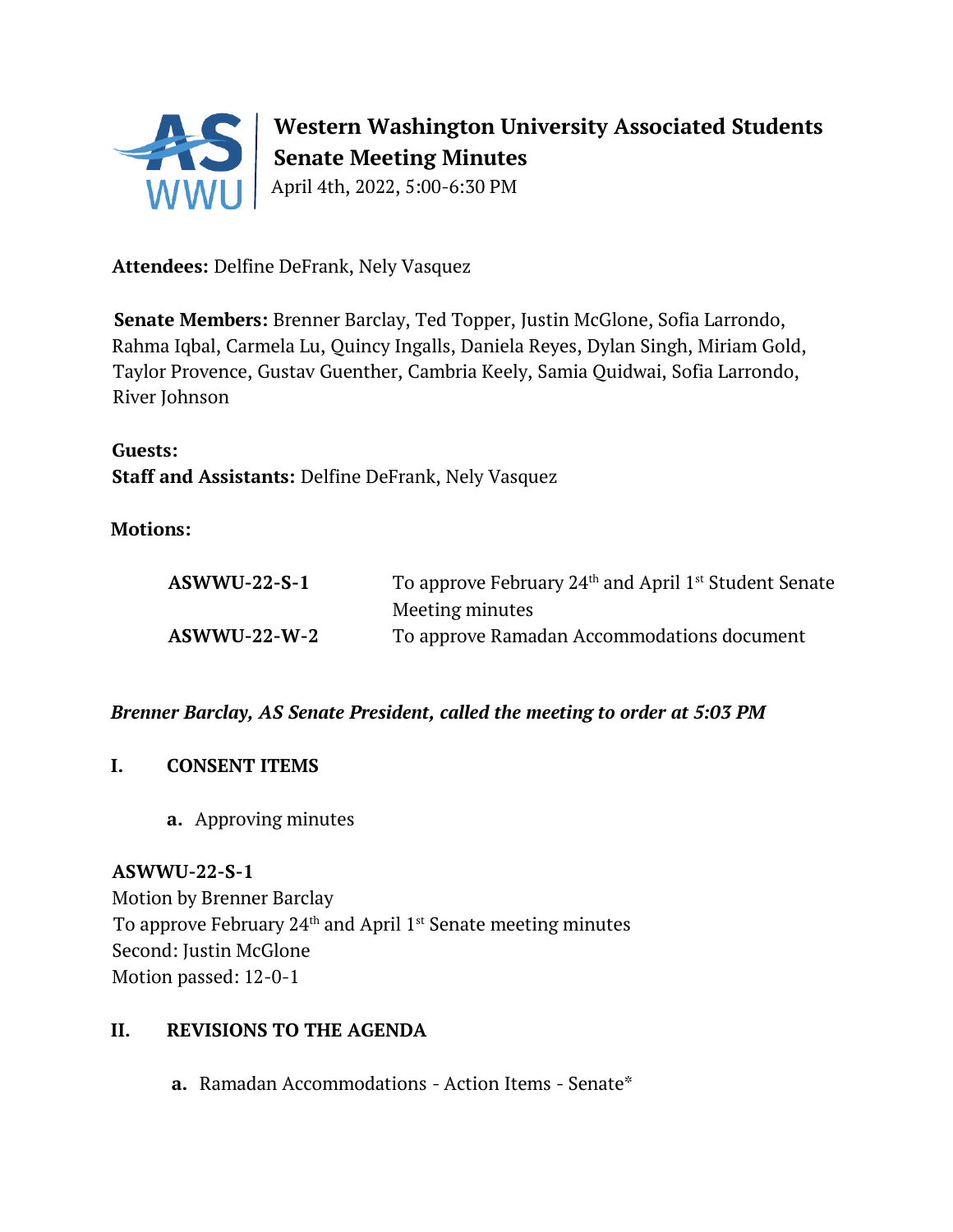- **b.** Finding a Finance Council Proxy Other Business
- **c.** Admin Town Hall Other Business
- **d.** Fairhaven Senator Job Description Information Items Senate\*

#### **III. PUBLIC FORUM**

#### **IV. INFORMATION ITEMS – GUESTS**

#### **V. ACTION ITEMS – GUESTS**

#### **VI. PERSONELL ITEMS**

#### **VII. INFORMATION ITEMS – SENATE**

- **a.** Fairhaven Senator Job Description
	- a. Ingalls asks what the process for finalizing the Senator job description is
		- i. DeFrank says the Senators would send it to them and then they'll CC Barclay and Vasquez
		- ii. The document would then be submitted as an information item, and then the Senate will review it and give feedback
		- iii. The Senator would then implement (or not) the feedback and submit as an action item
	- b. Quidwai wants confirmation that the Senator Job Description can be conformed to whatever they think is important for their specific college
		- i. DeFrank confirms this, and says the sections that would be conformed are the "About the Position" and "Position Responsibilities"
	- c. Ingalls talks about the position changes they added, such as:
		- i. Bringing Fairhaven ethics to the Student Senate and the University
		- ii. Contributing to committee and projects
		- iii. Self-directed position etc.
	- d. Ingalls asks if the Senate could move the document to an action item to vote for today, or wait until the next meeting to do so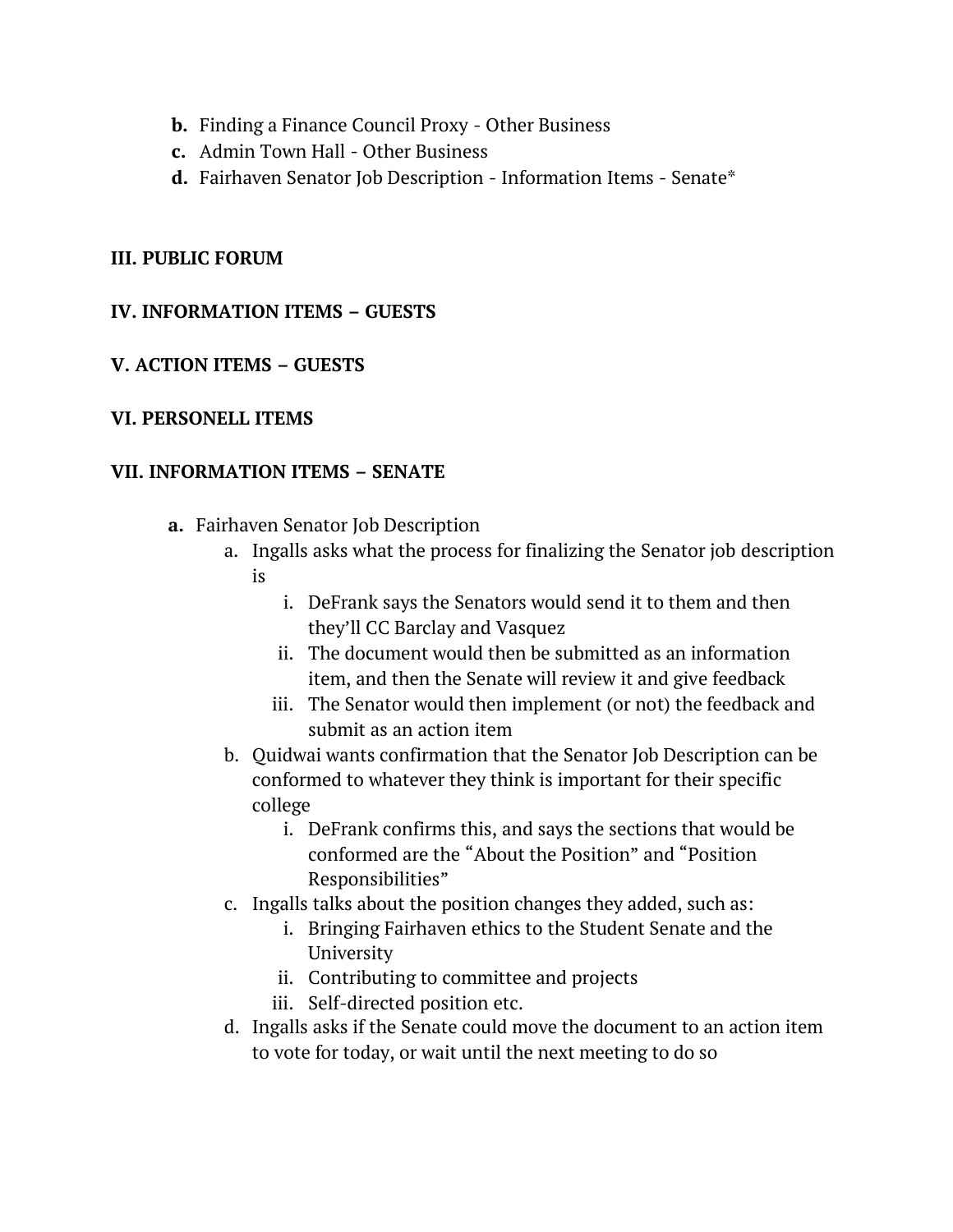- i. DeFrank says to wait until the next meeting for Ingalls to add any changes they may see fit
- ii. They say the required qualifications may not be as changeable, but they may change the minimum GPA to say "good academic standing" instead
	- 1. DeFrank says they can clarify that Senators can work elsewhere as well because of the low number of hours per week
- e. Iqbal likes that Ingalls used Fairhaven specific language

# **VIII. ACTION ITEMS – SENATE**

- **a.** Ramadan Accommodations Document
	- a. Iqbal says some language had been changed for it to be usable for future years
		- i. The major change that was made was the extension time to submit assignments from 12 to 24 hours

## **ASWWU-22-S-2**

Motion by Rahma Iqbal To approve the Ramadan Accommodations document Second: Quincy Ingalls Motion passed: 13-0-0

## **IX. SENATE REPORTS**

- **a.** Barclay lets the Senate know they are in the process of finding a new Provost for the University
	- a. Ingalls wonders if they are meeting with the Student Senate
	- b. Barclay says they don't know, but shares the candidates information with the Senators, encouraging them to look at it and give feedback in their surveys
- **b.** Ingalls shares his frustration about the troubles with meeting quorum, especially with Fridays special meeting
	- a. He also points out that it looks bad when Senators don't show to meet quorum, giving the Senate a powerless look
	- b. He pleads with the Senators to come to the meetings to get work done, and if they can't, to communicate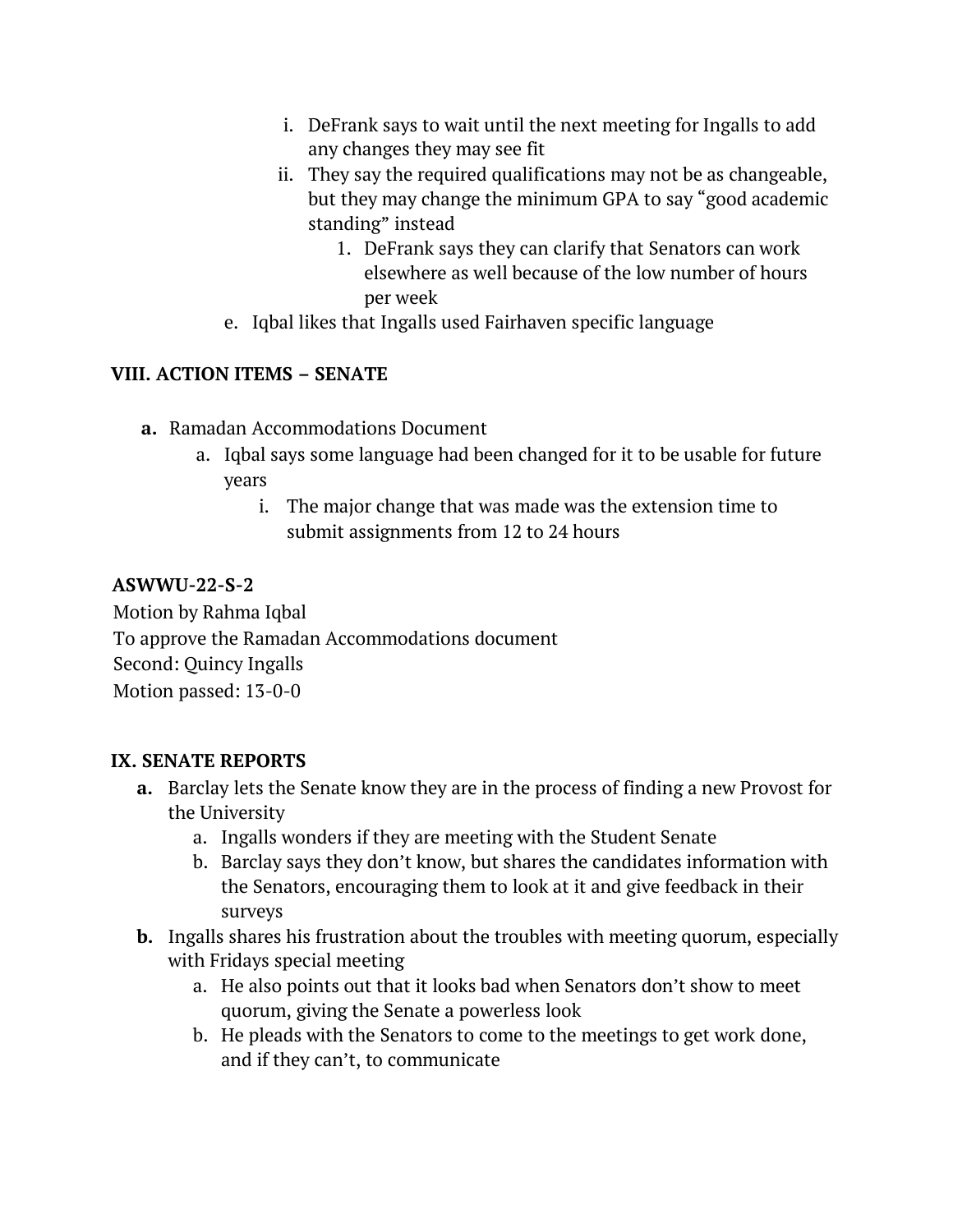- c. Guenther shares Ingalls frustration with meeting quorum, citing his experience with the Bellingham Farmers Market, and wonders if quorum could be lowered
	- i. McGlone informs Guenther that changing quorum falls under the Charge and Charter, which would go through the AS Executive Board and Student Senate, with a super majority vote
		- 1. Barclay says that quorum cannot be changed, as it is based with the number of seated Senators
- **c.** BSO DEMANDS Updates
	- a. Larrondo would like the Senators to discuss with their respective College's Dean to involve students in curriculum building
	- b. Larrondo says that the Dean she discussed with about this recommended creating a Social Justice Committee in their college where students of color can participate and voice their concerns directly with the Chairs of the departments as well as with the Deans of their respective colleges
		- i. Ingalls tells Larrondo to email him and Topper as they are working on it in Fairhaven College, and that they can have the process started faster within it
	- c. McGlone asks if Larrondo at some point could explain what it would take to set up the committee
		- i. Larrondo says that once they talk with their Dean about how it would look specifically they'll present
	- d. Topper asks if a drafted statement can be written for those who might want to investigate what Larrondo is asking about
		- i. Larrondo says yes
- **d.** Ingalls is talking with their Dean about funding for Black and Indigenous work on campus, and they are figuring out how much they would get
	- a. Ingalls would like a local artist to paint a mural in the Fairhaven Academic building
	- b. They are also looking to add more outdoor sculptures to the sculpture garden
	- c. Ingalls asks the Senators if they would like to participate, and if so, to ask their Dean's if there could be more funding to add to the garden
		- i. He also says their work in getting these projects done would be recognized
- **e.** Topper informs the Senate that he and the Dean are working on a creating an African American studies major, which will be expanded outside of the American Studies program with the WWU catalog
	- a. He says it will also be exclusive to Fairhaven